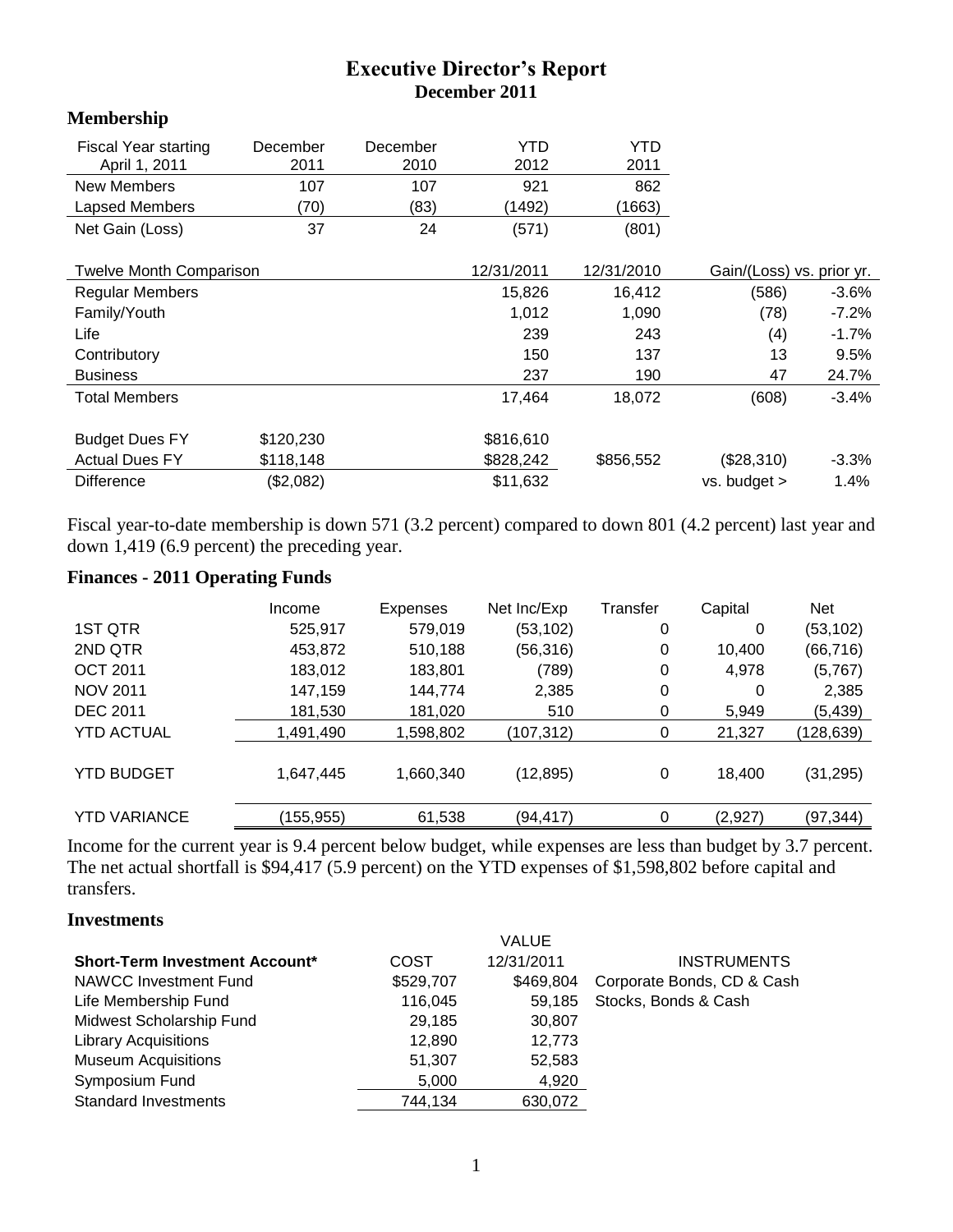| Long-Term Investment Account *      |           |           | Cash, Corporate |
|-------------------------------------|-----------|-----------|-----------------|
| Heritage Fund                       | 49,905    | 46,203    |                 |
| Museum Endowment Fund               | 306,469   | 293,680   |                 |
| Museum & Library Investment Fund    | 672,278   | 666,645   |                 |
| Library & Research Center Endowment | 90,953    | 93,090    |                 |
| <b>School Endowment</b>             | 174,145   | 170,178   |                 |
| <b>Pritchard Fund</b>               | 44,120    | 40,070    |                 |
| Midwest Scholarship Fund            | 1,379     | 1,316     |                 |
| Sub-total Long-Term Investments     | 1,339,249 | 1,311,182 |                 |
| <b>Total Investments</b>            | 2.083.383 | 1.941.254 |                 |

\*Consolidated Long-Term funds balance-Individual named account balances calculated

The current values on investments reflect paper gains and losses due to market fluctuations. Because most of our fixed income investments are held to maturity, actual gains and losses will only occur at maturity or when an investment is sold.

**Bonds, Mutual Funds** 

#### **Museum/Library – Noel Poirier, Museum Director**

The Museum's admission revenue for December was \$2,793. Visitation for December was 630, including 29 NAWCC members (4.6 percent). NAWCC Store sales for December were \$3,295. December 2011's visitation exceeded the month's average visitation for the last five years and was the second highest rate of visitation for the month since 2000. The Museum's partnership with the Turkey Hill Experience attraction continues to bring in more family visitors to the Museum. (Family visitors were 17 percent of December's visitors.) In addition, the Museum ran a promotion through Groupon that sold over 200 admissions (40 redeemed during the week between Christmas and New Year) to the Museum at a discounted rate, as well as exposing tens of thousands of Groupon subscribers to the Museum. Museum visitation for the 2011 calendar year was 13,229—over 1,200 more than in 2010. The Museum Director submitted the six-month progress report to the AAM Accreditation Commission. This included the recently approved long-range plan for the Museum.

The Museum's online searchable collection database recorded 2,182 searches via the database's website for the month and 30,347 searches for the calendar year. The Museum Director hired a new Library Supervisor, who will be starting at the beginning of January 2012. The Museum Director has narrowed down the applicants for the Gallet Guest Curator of Wristwatches position and is working out the logistics of bringing someone on-site in the spring of 2012. The Museum submitted a substantial number of objects to the Museum Collections Committee for accession in December.

The Museum continues to make loan requests to institutions and individuals for the loan of objects for the 2012-2013 exhibit season highlighting timekeeping in sports and the personal timepieces of military men and women. Articles were done for both a local publication and the NAWCC News soliciting objects from the general public and NAWCC Members. Objects loaned to the Swiss MIH for their exhibit on American horology are in the process of returning to the Museum.

The Museum and Library are continuing to work on the Hamilton Watch collaboration project. The Museum has been asked to digitize four reels of film relating to Hamilton Watch and sent those out for processing. Hamilton Watch is covering the costs of that effort. In addition, the Museum invoiced Hamilton for their NAWCC Ruby Membership for 2012. The Museum Director is in the process of redeveloping the Museum Timepiece Adoption Program to make it possible for more individuals to adopt timepieces while still offering opportunities for chapter donations as well. The Museum Director also has begun sending mailings to numerous local business leaders and corporations to solicit support for the Museum and the Library through the existing Museum Business Timekeeper Program.

The Museum proceeded with upgrades to the Museum theater. These upgrades included the installation of a 3D Blu-ray player, mid-range projector, and a new control system for the theater's audiovisual equipment. These upgrades ensure that the theater will continue to serve as a valuable educational tool for our visitors as well as profitable space for outside groups interested in the space for seminars, workshops, etc.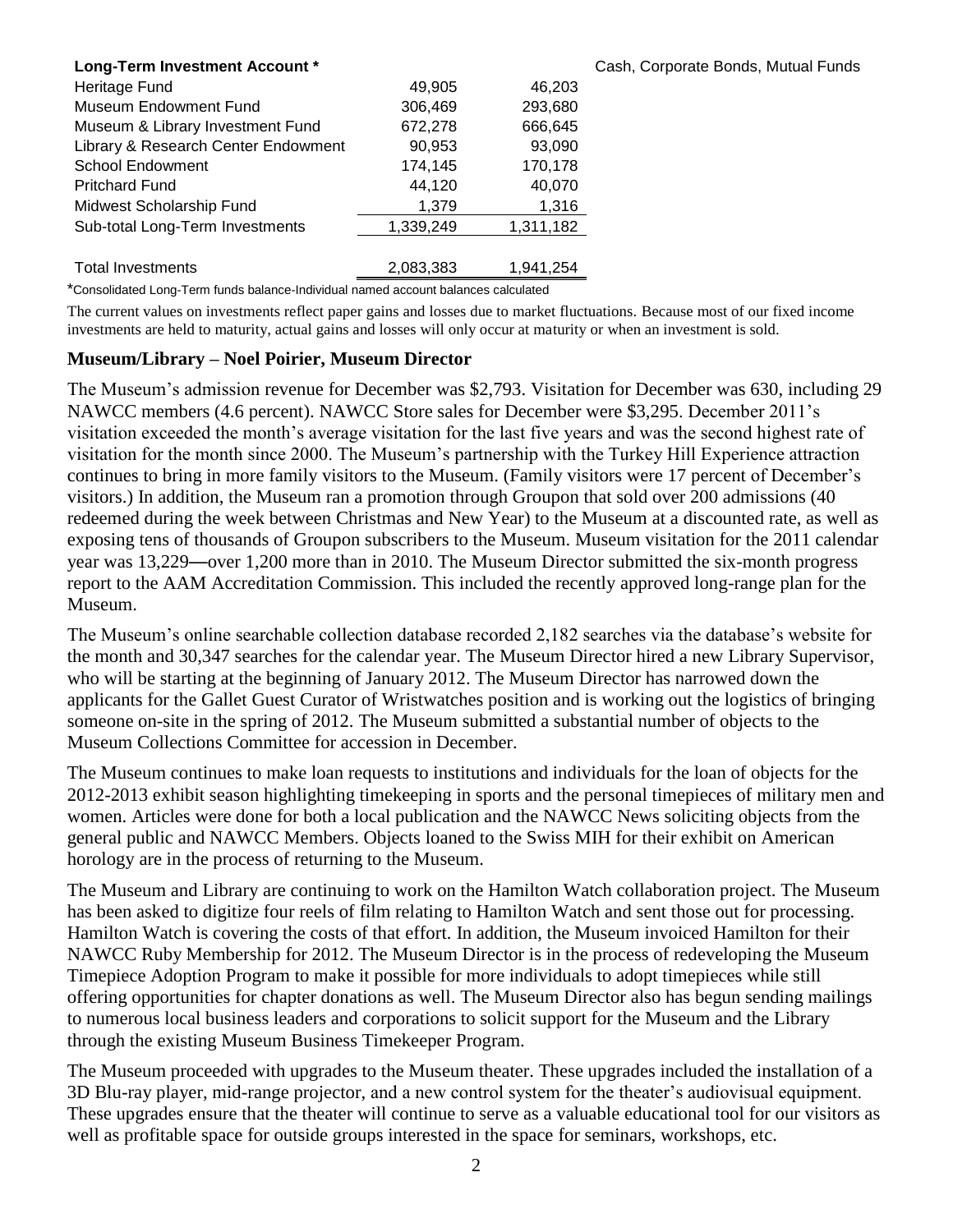The Library had 87 visitors for the month and loaned 136 items; 74 research and reference questions were answered, 603 items were donated, and 9 acquisitions were made.

## **Education/Volunteers – Katie Knaub, Education Director**

We used the new classroom space as a lunch area for the first school group this month, and they really enjoyed having the space to eat lunch. We met with the Board of Directors during their tour of the NAWCC facilities. We also met with the consultants for the capital campaign and are preparing materials they requested about the education programs of the NAWCC.

We updated information for the NAWCC School of Horology to retain access to Federal Financial sites because there were changes to several sites. We continue to field inquiries from potential students on how to apply for aid.

We received inquiries for volunteer opportunities for the new year. We now have a new volunteer for facilities tasks, which is a great help to staff. Total Volunteer Hours for December: 415

We held our annual Santa Claus and Make a Christmas Clock Workshop. We had over 40 children visit with Santa between the two hours and seven participants made the Christmas Clock. We conducted an outreach program for 30 preschoolers at the Strasburg Library. We are working on the event schedule for 2012.

Several days of this month were spent moving and organizing my new office space.

#### **Publications - Diana De Lucca, Editor**

The March/April 2012 issue was the focus this month. This issue will feature the first of a series by Philip Samponaro on watch and clockmakers of Bristol, CT, specifically Ingraham and Sessions. The cover story is by Justin Miller about Black Forest musical clockmaker Wehrle. This issue features the first of a series on horology in art by Bob Frishman, who has generously volunteered to pay for Museum permission fees for art reproduction if needed. Also in the March/April issue is the NAWCC Awards and Fellows listing. Coordination with authors and peer reviewers continues on articles for future issues.

A special December *eHappenings* listed all of our October advertisers; several took advantage of the opportunity to place ads in this listing in exchange for committing to advertise in the *Mart & Highlights* for one year.

Twenty-one media kits for NAWCC advertising were sent to those who expressed interest after being contacted by Elise Leytham (from a listing prepared through search of other publications). The media kits include promotional material, a personalized letter, a copy of the *Mart & Highlights*, and an application to join the NAWCC.

Twenty-four January/February display advertisers took advantage of the new special offer allowing them to advertise in the online MART Marketplace.

Mart revenue to date for the fiscal year follows:

April 2011 - March 2012

| <b>Issue Number</b> | <b>Issue Date</b> | Revenue per Issue |
|---------------------|-------------------|-------------------|
| 359                 | Apr-11            | \$25,518.60       |
| 360                 | $Jun-11$          | \$25,469.35       |
| 361                 | Aug- $11$         | \$22,961.65       |
| 362                 | $Oct-11$          | \$20,490.10       |
| 363                 | Jan- $12$         | \$20,637.73       |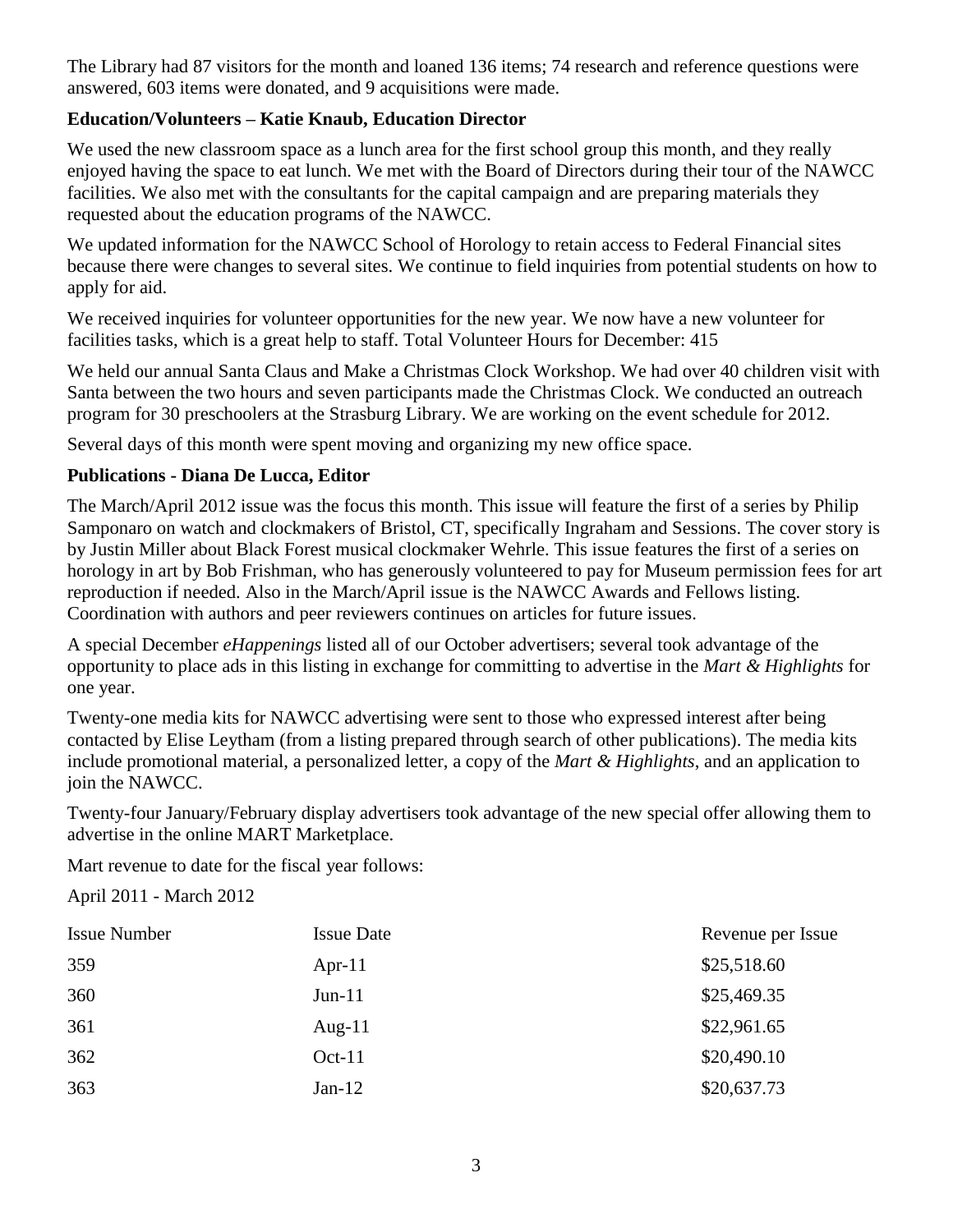75 copies of Tom Spittler's *Clocksmakers and Watchmakers in America by Name and by Place* were received for sale in the NAWCC Store. A flyer has been prepared for new members packets offering the book at a discount to new members. Final author alterations are in process on Richard Watkins' *Watch Collecting* book. Image scanning and digitizing text has been completed for Philip Balcomb's *The Clock Book* and layout designs are underway.

Work on WatchDig continues; holiday time off impeded some progress. Staff continues to post content and review all posts.

Staff continues to update nawcc.org as needed. Redesigns of the *Donate* and *Join* pages are still in process. The Bulletin Index was updated for 2011, including PDF files for the browseable index. Permissions were adjusted on the site to allow nonmember access down to the level of Bulletin issue table of contents. Only article PDF files are now restricted to members only.

Copyediting and proofing continue on all marketing material: primarily *eHappenings* and press releases. A recognition certificate was designed for Snowden Taylor and Bill Keller. A Past President webpage was created here:<http://www.nawcc.org/index.php/board-of-directors/nawccpastpresidentsandchairs>

## **Information Services – Kevin Osborne, IS Director**

We have ordered a new Barracuda Backup device to install at the co-location site to ensure regular backups of our Web servers. We have also purchased and installed a server at the co-location site to run MySQL and alleviate the excessive consumption of resources on the Message Board server. We will soon be installing the software on the server.

We have received the additional copies of Windows 7 and Office 2010 and are continuing the upgrade of PCs for our staff. The archivist's computer began reporting an imminent hard drive crash, so I replaced it with another PC already configured with Windows 7 and Office 2010. We received a new HP printer from George Kabacinski and used it to replace a 12-year-old laser printer in Publications. We upgraded the PCs in Publications to Office 2010.

We moved our existing Barracuda Backup device out of the server room and across the street to the School of Horology Repair Center. This arrangement provides us with reliable off-site backup and protects our data in case of serious damage to the server. We reinstalled the software for access to the phone system.

We have added two new employees. Sara Dockery is our new Library Supervisor, and Linda Grossman is part-time in Membership. New accounts and PCs were set up for both of them along with new phone assignments.

## **Communications – Markus Harris, Communications Director**

Communications edited and maintained all NAWCC websites and online resources and provided extensive technical advice and individual customer service via phone and email. Printed, mailed, and invoiced newsletters for Chapters 134, 141, 3, and 11. Attended 2012 BOD meeting re: marketing and member recruitment and retention. Created multiple new templates for NAWCC chapter website (Community site). Communications Director attended Super HUG Higher Logic Support Group seminar (Washington, DC). Sent email newsletters and targeted Constant Contact mailings on various topics. Finalized and sent special December Ad issue of *eHappenings*. Created and installed new greeting card plug-in functionality on NAWCC website. Developed and mailed out press packets for January Calendar of Events and Upcoming Exhibits for 2012 (NAWCC News). Developed new Web apparatus for Donation page and Joining facility software, sold advertisements on various Web platforms, conferenced via phone with radio sponsors for planning of coverage for 2012 Hops 'N Clocks and Wine & Chimes.

Communications and Special Events executed catering, lodging, and other support for BOD event (multiple meals on-site and at local vendors), set up and coordinated Santa's Arrival event, wrote thank you letters for all donations for Santa's visit (Royer's, Musser's, Interiors, etc.), and coordinated Employee Christmas Lunch at Symposium Restaurant.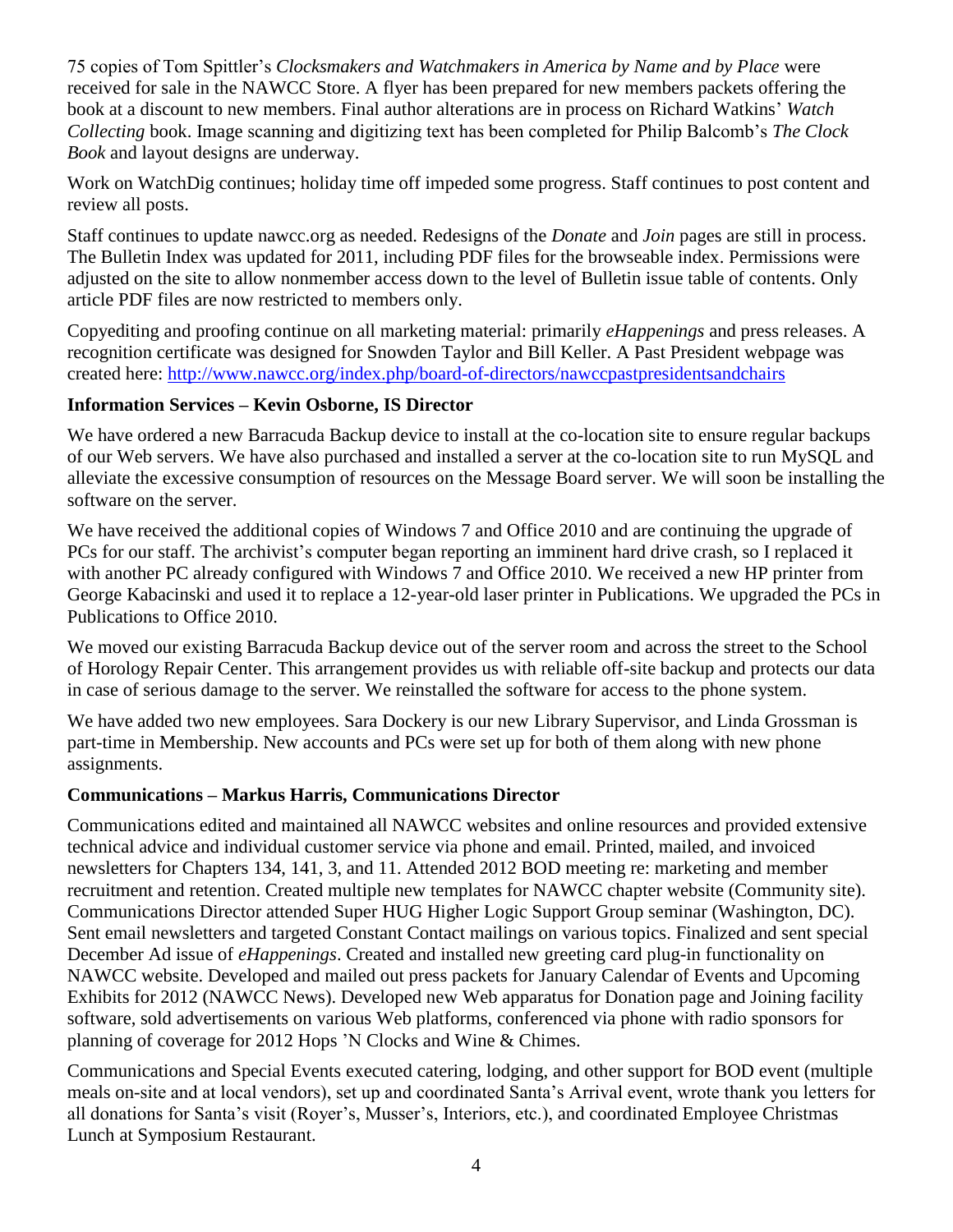# **School of Horology – Jim Michaels, School Director**

Classes continued during the month of December; W-700 Wristwatches and C-800 Platform and Lever Escapement Clocks. The School held its second Program Advisory Meeting on December 5. These meetings are to be held at least twice a year and are mandatory for accreditation.

The School enrolled a student for the W-800 Watch Technician course beginning January 9, 2012.

The School was closed December 19-31 for winter break.

The Service Center was slow the month of December due to employee vacation time and the holidays. This is typical for the month of December. The school eBay store continues to list school items as time allows. Repair receipts April-December were \$62,789, compared to \$33,450 for the same period last year. Items for resale from the repair center total \$5,380 YTD compared to \$4,061 last year.

## **Facilities – Chuck Auman, Controller**

In December we repaired the leaking boiler water pipe for \$1,725. We started several major projects for completion in January. We ordered the new heat exchanger, as well as the snow guards. We started to clean the Tower Clock roof areas, so if we get some nice weather in January we can coat these areas. We approved the quote to add the elevator shaft sump pump drain in December that will be installed in January.

The part-time maintenance volunteer has completed several tasks, including minor painting and building a cabinet for around the sink and sump pump in the classrooms. He added metal door kickers to all of the classroom wood doors.

Kenneth Wolpert, our former maintenance supervisor, is now in Hospice care.

## **Development – Steve Humphrey, Executive Director**

Regular donations total \$214,222 YTD versus \$127,073 for the previous year. Pledge payments YTD are \$11,500. In-kind donations total \$9,851 versus \$5,067 last year. In-kind donations do not include items donated for which the value is not determined. \$8,867 of the in-kind donations is for computer equipment through HP's employee matching gift program.

A grant of \$55,000 was received from the Crystal Fund with the assistance of NAWCC member Irénée du Pont who is a member of the Crystal Fund board. The funds are for the School, Tower Clock, and main building roof repairs and replacements.

Materials were gathered and forwarded to the Novis Group, who is assisting us with drafting a case statement for a potential capital and endowment campaign. John Bentz and a writer from the firm were onsite December 21-22 to familiarize themselves with the site and meet with staff.

December chapter contributions: Susquehanna Chapter 193 \$200 memorial donation; Rip Van Winkle Chapter 40 \$100 memorial donation; Peace Pipe Chapter 83 \$50 memorial donation; Kentucky Blue-Grass Chapter 35 \$250 memorial donation; and Sunflower Clock Watchers Chapter 63 \$400 memorial donation.

As of the end of December the 2012 Annual Fund Campaign has resulted in gifts totaling \$44,012 from 358 donors. This compares to \$33,164 from 264 donors last year when only one targeted annual fund mailing was sent versus two this year.

## **Admin/Other**

Sara Butler Dockery, our new Library Supervisor, started January 3. She is busy acclimating to the position. Once she has become familiar with the Library operations there are a number of projects that she will help implement. We are also considering applying for a grant to assist in making archival collections more accessible.